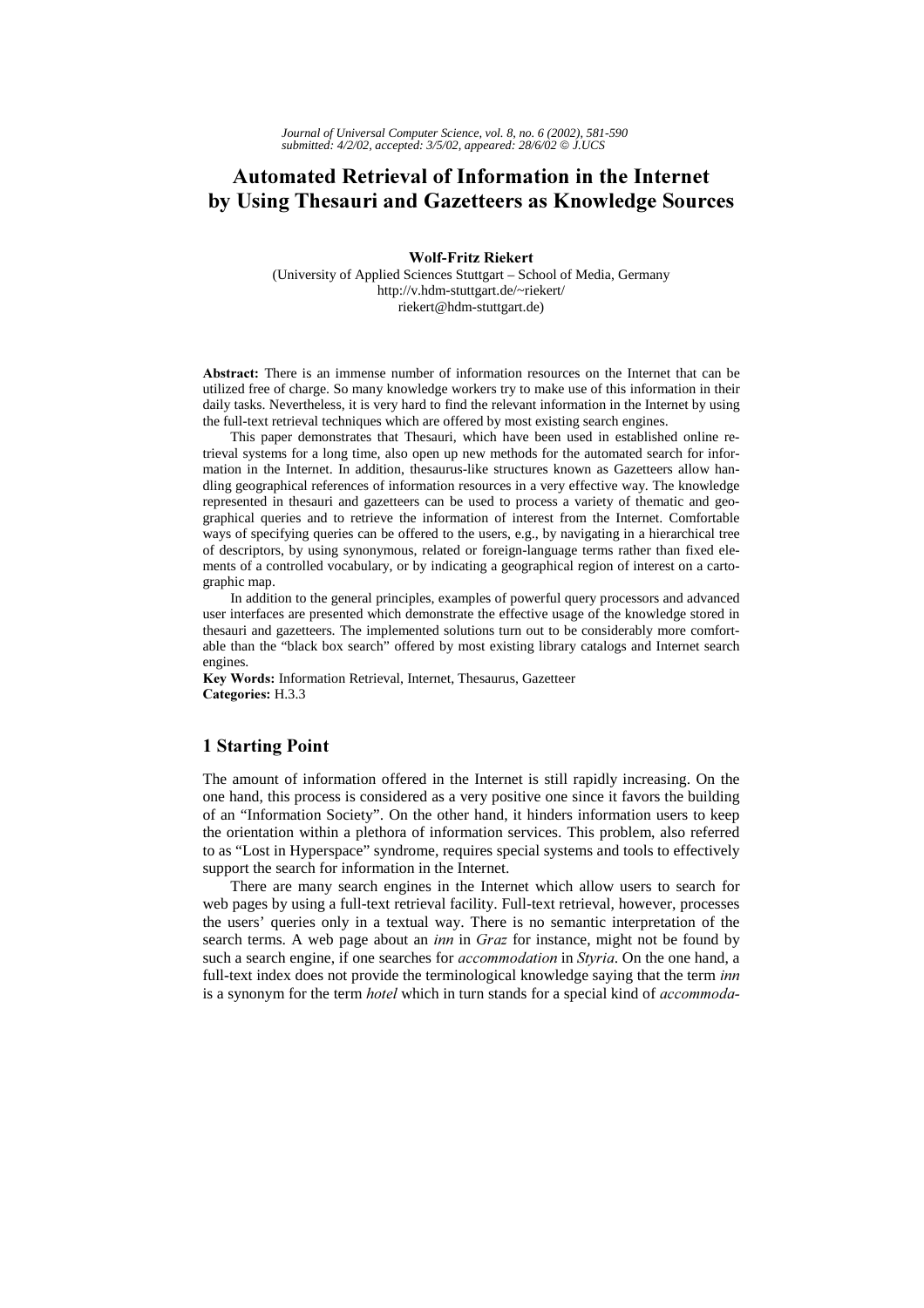tion. On the other hand, a full-text search engine would lack the geographical knowledge that Graz is situated in the Austrian state of Styria.

So full-text retrieval is not sufficient for all application areas. Search criteria are required which are semantically deeper than ordinary full text matches. Towards this end, a special type of system also known as metainformation system has emerged. Such a system allows the indexing and retrieval of information by using criteria which are semantically deeper than the simple text patterns used in ordinary search engines. It turned out that three particular kinds of semantic descriptors are of major importance for a large number of information, namely temporal references, thematic references, and spatial references [Tochtermann et al. 1997]. This is also reflected by the established Dublin Core Metadata Standard, which provides the descriptors DC.SUBJECT for thematic references and DC.COVERAGE for spatial and temporal references [Dublin Core 2002].

The query in the example given above aims at information resources with the term "inn" as thematic reference and the term "Styria" as spatial reference. A temporal reference is not specified in the query; it could be given by the current date. Examples for metainformation systems which support these kinds of search criteria are the German Environmental Information Network (GEIN) [Bandholtz et al. 2000] and the Geographical Information System Environment (GISU) [Balzer and Nouhuys 1998] of the German Federal Environment Ministry.

## 2 Processing Thematic References with a Thesaurus

Keywords are the simplest way to specify thematic references. The keywords, however, should be taken from a *controlled vocabulary*, e.g., a Thesaurus. A thesaurus serves two purposes: On the one hand, it is a catalog of all terms that can be used for indexing information resources. On the other hand, a thesaurus is much more than a linear catalog since it represents terms as conceptual objects. Relationships link the terms in a thesaurus to each other thus forming a semantic network. There are basically three kinds of relationships in a thesaurus: (1) the "used-for"-relationship which allows finding terms in the controlled vocabulary starting from their synonyms, (2) a specialization hierarchy which reflects the relationship between broader and narrower terms, and (3) the linkage between related terms within the controlled vocabulary. Such a thesaurus is able to represent that the term "inn" can be used for the term "hotel" which, in turn, is a narrower concept than the more general concept "accommodation".

No doubt the first part of the search presented in the first section (for information with "inn" as thematic reference) can be supported by the knowledge represented in a thesaurus. In the sequel, system components are presented which make use of a thesaurus in order to support queries of the described kind.

## 3 A Thesaurus Navigator

Most existing metainformation systems resemble the well-known Online Public Access Catalogs (OPAC) that are available for many libraries. These systems implement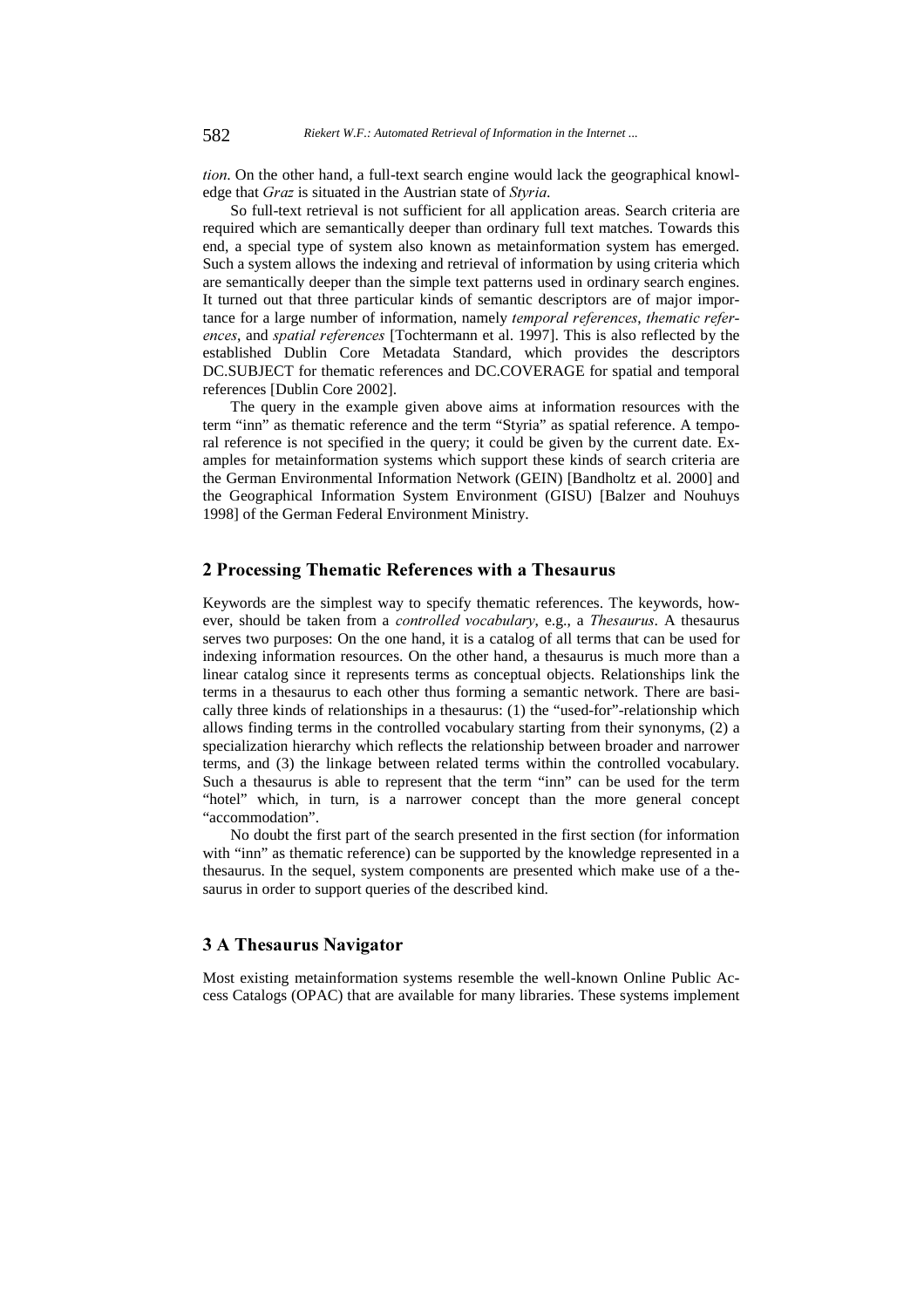an interaction mode which is also referred to as *black box search*. In order to initiate a search, users have to fill a form with the desired search criteria. Unfortunately, there is no way to know in advance how many items will be hit by the entered criteria. Especially for casual users, it is often not clear how many restrictions have to be formulated in order to yield a reasonable result set and to avoid extreme situations such as zero or thousands of hits.

Therefore many users dislike search forms in metainformation systems and prefer browsing facilities that allow navigating in a hierarchical catalog of themes instead. The advantage of such a catalog is that users can immediately recognize if there is information available for a specific theme. In addition, navigation in hierarchical catalogs is a procedure which is very familiar to most computer users.

It is not easy, however, to maintain such a catalog manually. Automatic methods are required that continually update such a catalog. Such methods were developed in an R&D project conducted by the author at the Research Institute for Applied Knowledge Processing in Ulm [Riekert et al. 1999]. A thesaurus, namely the Environmental Thesaurus of the German Federal Environmental Agency [Batschi 1994], served as an information source for the generation of the catalog. The metadata were taken from the prototype for the German Environmental Information Network (GEIN prototype) [Tochtermann et al. 1997]. The methods developed were implemented in a prototypical software system.

Whenever there is a change in the metadata, the hierarchical catalog has to be regenerated by the system. This catalog basically consists of a "weeded" thesaurus that only contains the terms that are relevant for the existing metadata. For this purpose, the software system determines the subset of terms from the thesaurus which are actually being used as a thematic reference in some metadata record of an information resource. Recursively, the system adds all broader terms from the thesaurus hierarchy to the catalog until the top-level terms are being reached. It should be noted that the Environmental Thesaurus used is a poly-hierarchical thesaurus. The poly-hierarchical property means that any term in the thesaurus may have more than one broader term above it in the hierarchy and, thus, may appear more than once in the resulting catalog.

The presentation of and the navigation in the catalog is done with a tool also referred to as Thesaurus Navigator. The interface of the navigator is similar to Microsoft's Windows Explorer and consists of three display areas. The relevant terms from the thesaurus are shown as a folder hierarchy in the left display area. On a mouse click, narrower terms of relevance can be made visible as subfolders. The display area in the middle shows the names of information resources for which the selected term in the left area serves as a thematic reference. A mouse click on one of these names is sufficient to display the complete metadata in the right area. This metadata also comprises a hyperlink to the original information resource in case it is available in the Internet.

The navigator was implemented as a Java applet. Java Database Connectivity (JDBC) is being used to access the thesaurus and the metadata in the database. Therefore it is possible to invoke the navigator from any Java-enabled Internet browser. The installation of additional client software is not necessary.

The result of this project was a prototype that could demonstrate how navigation in a catalog can be used as an interaction mode in contrast to the traditional "black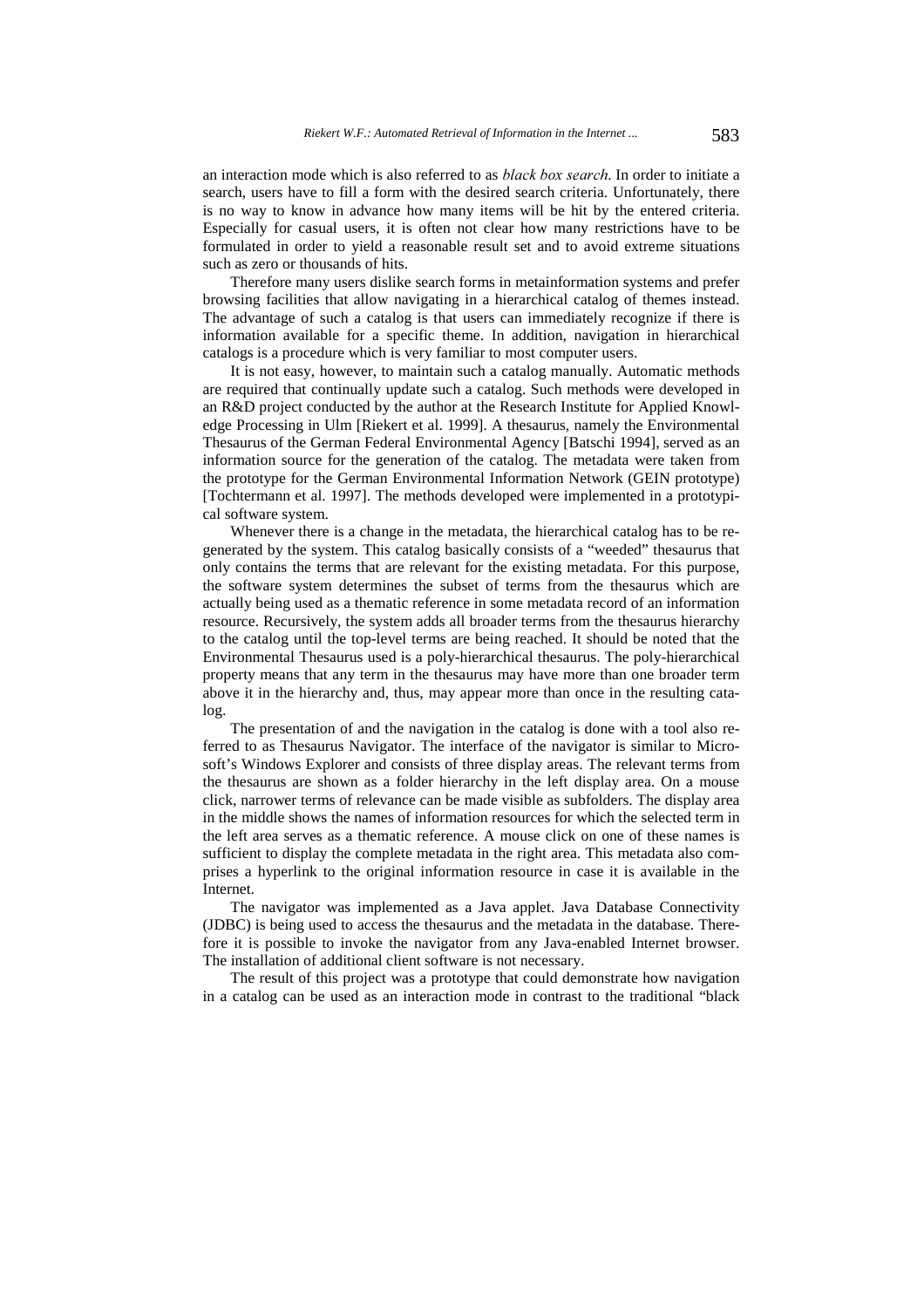| <b>KGEIN Navigator - Netscape</b><br>Edit View<br>Go<br>Communicator<br>File<br>Help                                                                                                                                                                                                                                                                                                                                                                                                                                                                                       |                                                                                                          | $-17 \times$                                                                                                                                                                                                                                                                                                                                                                                                                                                                                                                                                                                                                                                                                                                                                                                                                                                                                                                                                                                             |
|----------------------------------------------------------------------------------------------------------------------------------------------------------------------------------------------------------------------------------------------------------------------------------------------------------------------------------------------------------------------------------------------------------------------------------------------------------------------------------------------------------------------------------------------------------------------------|----------------------------------------------------------------------------------------------------------|----------------------------------------------------------------------------------------------------------------------------------------------------------------------------------------------------------------------------------------------------------------------------------------------------------------------------------------------------------------------------------------------------------------------------------------------------------------------------------------------------------------------------------------------------------------------------------------------------------------------------------------------------------------------------------------------------------------------------------------------------------------------------------------------------------------------------------------------------------------------------------------------------------------------------------------------------------------------------------------------------------|
| <b>E</b> Bookmarks<br>A                                                                                                                                                                                                                                                                                                                                                                                                                                                                                                                                                    | Netsite: http://iris4.faw.uni-ulm.de:9876/ChrisDocs/Navigator/Applet.html                                | <b>N</b>                                                                                                                                                                                                                                                                                                                                                                                                                                                                                                                                                                                                                                                                                                                                                                                                                                                                                                                                                                                                 |
| B.<br>Reload<br>Search<br>Back<br>Forward<br>Home<br>国 Internet f 1 Lookup f 1<br>New&Cool                                                                                                                                                                                                                                                                                                                                                                                                                                                                                 | 3<br>ங்<br>Ġ.<br>Guide<br>Print<br>Security<br>Stop                                                      |                                                                                                                                                                                                                                                                                                                                                                                                                                                                                                                                                                                                                                                                                                                                                                                                                                                                                                                                                                                                          |
| <b>GEIN-Navigator</b>                                                                                                                                                                                                                                                                                                                                                                                                                                                                                                                                                      |                                                                                                          |                                                                                                                                                                                                                                                                                                                                                                                                                                                                                                                                                                                                                                                                                                                                                                                                                                                                                                                                                                                                          |
| Thesaurus                                                                                                                                                                                                                                                                                                                                                                                                                                                                                                                                                                  | Ressourcen                                                                                               | <b>Detail</b>                                                                                                                                                                                                                                                                                                                                                                                                                                                                                                                                                                                                                                                                                                                                                                                                                                                                                                                                                                                            |
| Uebertrag<br>Ueberwachung<br>Umgebung<br>Umsetzung<br>Umwandlung<br>Umweltauswirkung<br>Umweltbelastung<br>Umwelteinwirkung<br>Umwelterziehung<br>Umweltinformation<br>Grunddatenkatalog<br>Information (raumbezogen)<br>Informationsgewinnung<br>Datensammlung<br>Datenverarbeitung<br>Informationssystem<br>Datenaustausch<br><b>Datenbank</b><br>Datensammlung<br>Geographisches Informationssystem<br>Umweltinformationssystem<br>Informationsvermittlung<br>Umwelt-Datenkatalog<br>Umwelthericht<br><b>Film</b><br>Umweltstatistik<br>Umweltmodell<br>Umweltgualitaet | B Bericht Umweltdaten LfU<br><b>百 Bodendatenbank</b><br>Fill UFORDAT - Datenbank umweltrelevanter Forsch | WWW-RESSOURCENZUGRIFF<br>Bodendatenbank<br>Datasuppliere: Landesanstalt fur Umweltschutz Baden-Wu<br>Contact Wolf<br>-Telefon 0721/983-1560<br>-Fax<br>030/8903-2285<br>E-Mail boemer@uba.de<br><br>Mit Inkrafttreten des Bodenschutzgesetzes<br>(BodSchG) des Landes Baden-Wurttemberg<br>im Juni 1991, ist die Landesanstalt<br>fur Umweltschutz gema? ? 17<br>BodSchG verpflichtet eine<br>Bodendatenbank zu fuhren.<br>Die Bodendatenbank BDB dient<br>der staatlichen und kommunalen<br>Planung, der Erfullung der<br>Aufgaben nach dem BodSchG,<br>und ist Grundlage fur bodenspez.<br>Informations systeme. Die Bodendatenbank<br>enthalt Daten zur Standortsbeschreibung,<br>Bodenkartierung, Analyseergebnisse<br>der jeweiligen Bodenuntersuchung.<br>Die Bodenprobennahme und -erfassung<br>erfolgt nach einem standardisierten<br>Probennahmeprotokoll s. Verwaltungsvorschrift<br>VwV Bodenproben vom August<br>1993. Die BDB ist eine Oracledatenbank.<br>$\blacksquare$<br>$\blacksquare$ |
| తా<br>Document Done                                                                                                                                                                                                                                                                                                                                                                                                                                                                                                                                                        |                                                                                                          | 目器<br><b>MD</b>                                                                                                                                                                                                                                                                                                                                                                                                                                                                                                                                                                                                                                                                                                                                                                                                                                                                                                                                                                                          |

Figure 1: Navigation in a hierarchical catalog generated from the relevant terms in the environmental thesaurus.

box search". There was no formal evaluation of the prototype. Nevertheless, the reactions of the test users were mainly positive and supported the hypothesis that a large number of users would appreciate it very much if the interaction mode of navigation were provided by a catalog system at least as an additional option.

## 4 Enhancing a Search Engine with a Thesaurus

As it was shown in the previous sections, both metainformation systems and search engines support the search for information resources and the direct access to them via hyperlinks. Nevertheless both types of system differ from one another in the efforts necessary at the sides of the suppliers and users of information respectively:

- The maintenance of metainformation systems is a very time-consuming process for the information suppliers. The retrieval of information from a wellmaintained metainformation system, however, is a very easy and comfortable process for the information users.
- Search engines impose nearly no work at all on the information suppliers since the indexing job is done automatically by a robot program. The users of the information, however, suffer from the fact that there is no semantic interpretation by the search engine, as already stated in the starting point section of this paper.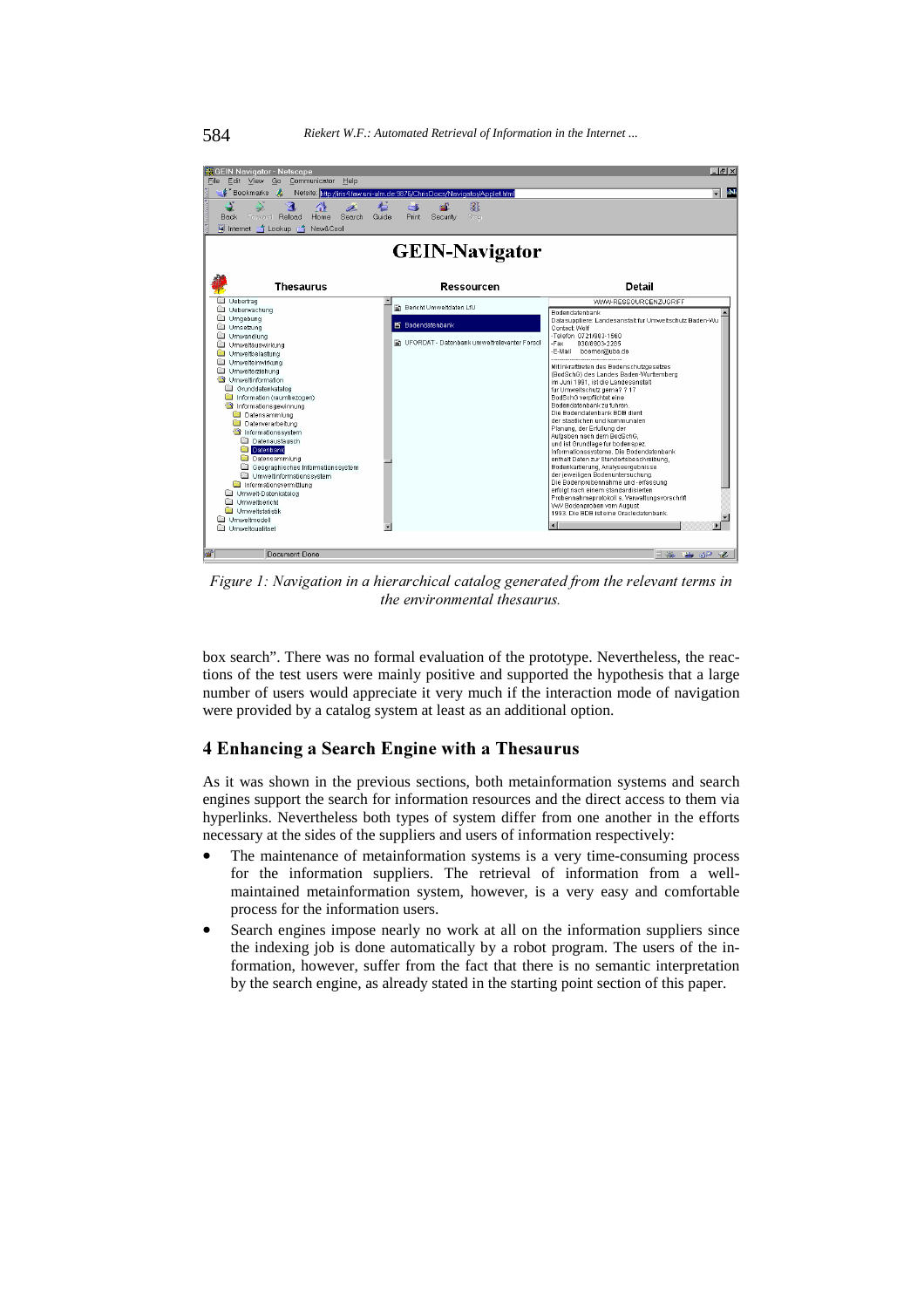These observations were the motivation to develop a method to combine the advantages of both metainformation systems and search engines and to avoid most of the disadvantages of both kinds of system [Riekert et al. 1999]. The idea is to construct a thesaurus-based preprocessor that configures and reformulates the users' queries before they are transmitted to the search engine. This approach supports the retrieval of information in two ways:

- It is possible to search for information by navigating in the semantic network given by the thesaurus. During this navigation, the query can be built incrementally by continuously adding new visited nodes (i.e., terms) to the query.
- It is possible to reformulate queries in an intelligent way. The query can be augmented by adding other relevant terms which are narrower, broader, sibling, related or synonymous with respect to the entered criteria. With a multilingual thesaurus, it is also possible to translate the terms before the query is transmitted to the search engine.

Based on this approach, a prototype system was developed which again made use of the Environmental Thesaurus of the German Federal Environmental Agency [Fig. 2]. This thesaurus supports the two languages German and English. Alternatively, the General European Multilingual Environmental Thesaurus (GEMET) can be used which supports all major European languages but consists of a smaller number of terms. Both thesauri follow the same data model which complies with the international standards ISO 2788 and 5964. The implementation of the system is again based on Java and JDBC. The system uses Altavista [Altavista 2002] as a default search engine but it can be configured in a way that other search engines can be used as well. The Java program activates the search engine through the Hypertext Transfer Protocol (http) in the same way as a human user accesses it directly from an Internet browser. The result list produced by the search engine is directly transmitted to the user without further post-processing.

Investigations in this project showed, that search engines often fail if very specific information resources are being searched for. It could be demonstrated that the yield of useful information is improved considerably in many cases if the search encloses additional terms in the semantic neighborhood of the original search terms. Moreover, the optional translation of search terms often leads to a further improvement of the output. Depending on the setup of the various options [Fig. 3] the number of relevant results could be increased by factors between 2 and 100.

One could argue that this increase will make it more difficult to select the most relevant information and therefore the result list should be reduced rather than enlarged in order to remain manageable by the users. No doubt this argument is true in most cases if only one search criterion is being used. Queries with multiple search criteria, however, very often end up with the empty list. Here, a "softening" of the contributing search criteria is strongly desired in order to get results that match all criteria in a semantic rather than syntactic way.

In this project, it could be shown that it can be abstracted from the syntactic form of the queries. The users are supported by a semantic processing of their queries without imposing any additional work on the suppliers of the information. This makes the approach especially suited for the use in the Internet where the information users have practically no influence on the behavior of the information suppliers.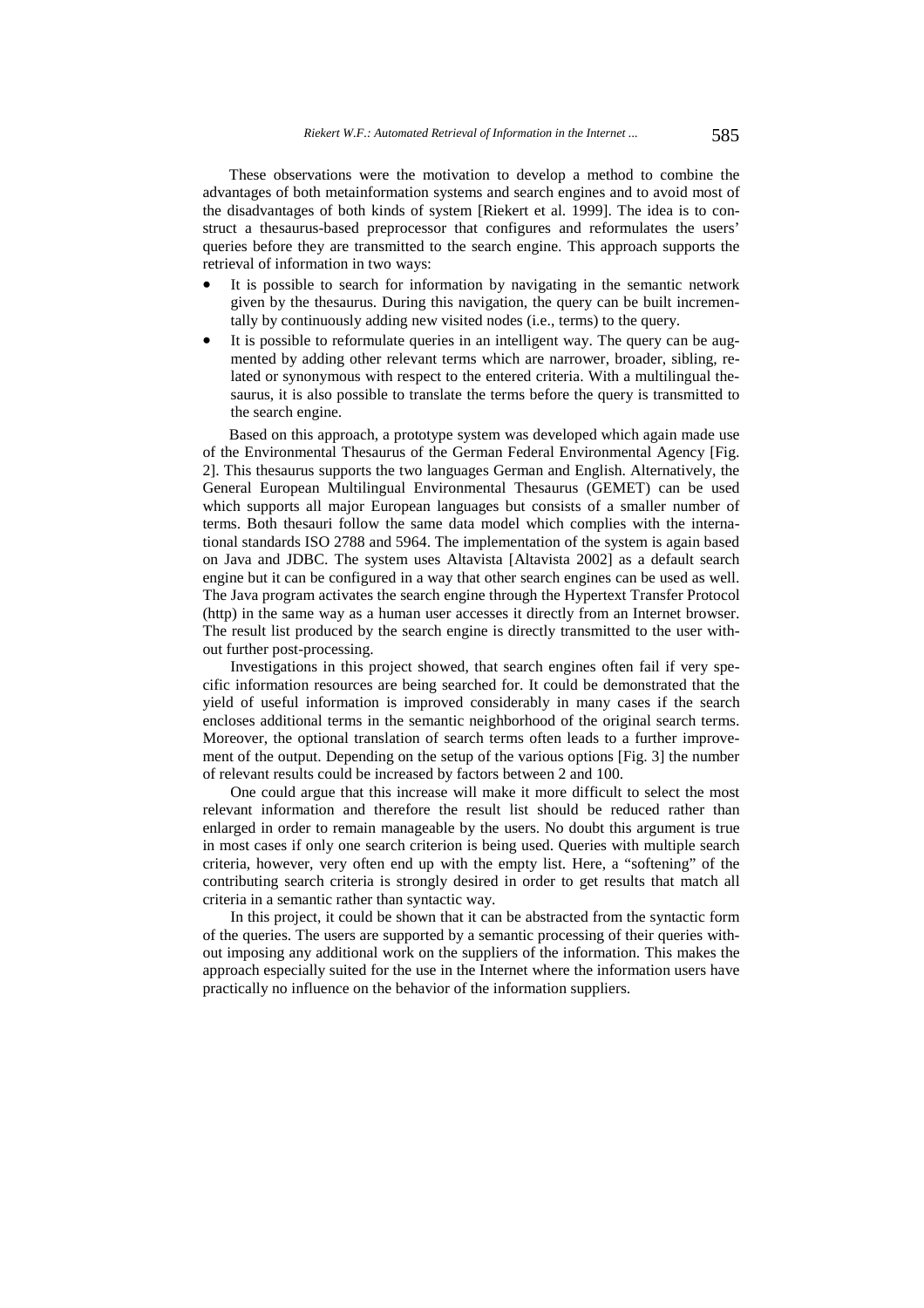

Figure 2: Thesaurus-based information retrieval in the internet: The user explores the thesaurus in the neighborhood of the German term "Kraftstoff" ("fuel"). Wider terms in distance 1 and narrower terms in distance 2 as well as synonymous and sibling terms are enclosed into the query as specified in the option sheet [Fig. 3]. The resulting query will be translated (currently only into the English language) and can be submitted to the search engine by a mouse click.



Figure 3: Search options: One level of wider terms, two levels of narrower terms, all sibling terms, synonyms and translated terms (but no related term) will be enclosed into this query. The search terms are to be specified in German, the search will be done in all languages by using Altavista as a search engine.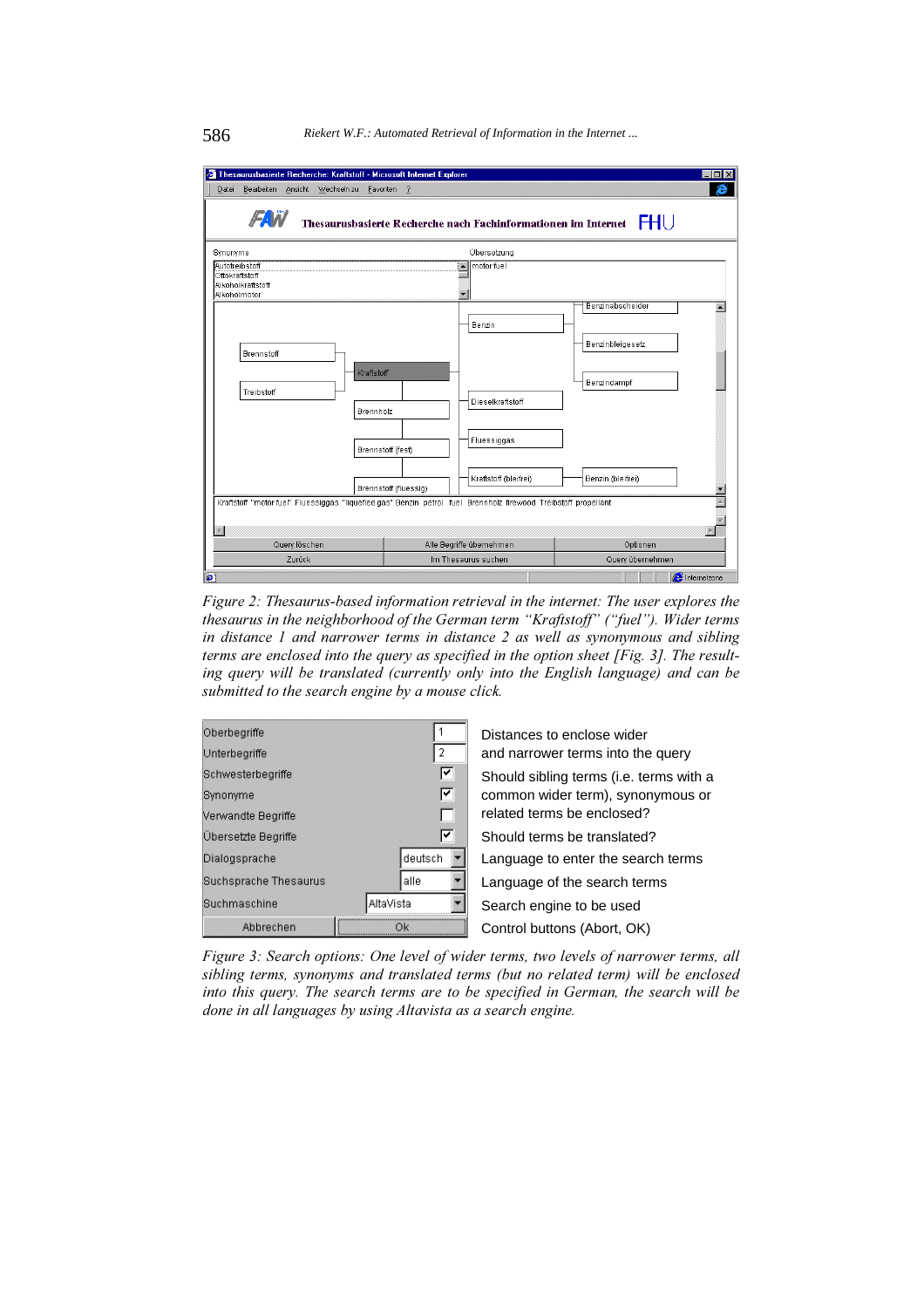## 5 Processing Spatial References with a Gazetteer

The interpretation of the second part of the query in the beginning of this paper (for information related to "Styria") requires that information resources are spatially referenced. Spatial references can be specified in basically two ways: (1) textually, i.e., by indicating a geographic name, (2) geometrically, i.e., by specifying coordinates. The latter can be done either by defining numerical values or by a pointing on locations in an electronic map with the mouse. In principle, these two ways of indicating spatial references can be done at both indexing and retrieval time. The translation between both kinds of references can be done by using an information structure known as Gazetteer.

A gazetteer is a structured geographical index, in which each element has a geographical name and a geometry (e.g., a polygon described by coordinates such as longitude and latitude). By associating catalog items with gazetteer objects, catalog items can be searched for based on their geography. Particularly, in environmental settings, it is important that the catalog items have an n:m relationship to the gazetteer objects. For example, an environmental directive or law can have more than one geographical relationship (e.g., if it is valid in several geographical regions) and vice versa, in one geographical region several different environmental laws can be valid. Ideally, various layers of gazetteer objects including administration units (districts, states, and neighboring countries), water bodies (lakes, rivers, canals) or postal zones can be used for geographical references. Other than semantic relationships in a thesaurus, which are explicitly stored in a database, the relationships between gazetteer objects are represented implicitly. The gazetteer implicitly supports topological relationships such as encloses, is enclosed by, is adjacent to, and overlaps. By comparing the geometries (i.e., the coordinates) of the respective gazetteer objects, these relationships can be computed on demand whenever they are needed.

These implicit topological relationships between gazetteer objects can be exploited for both indexing of and searching for catalog items by using geographic descriptors (e.g., geometries or geographical names). That means particularly, that the system can infer that "Graz" is situated in "Styria". Unlike a thesaurus, where each new contribution must be evaluated on the basis of the existing content and where explicit relationships must be established with the existing contents of the thesaurus, this computational approach allows suppliers to keep the efforts required to enter new catalog items in the gazetteer as low as possible.

The geometry of a gazetteer object can be represented in different ways:

- The most advanced approach is to use vector data, i.e., polygonal approximations of the gazetteer objects. This approach allows the most precise representation of the geometries. Stock relational databases are not sufficient for this purpose; Geographic Information Systems (GIS) technology is required instead. An example for this approach is the geographic access system developed in the research project PADDLE (Personal Adaptable Digital Library Environment) [Tochtermann 2002].
- The simplest way is to represent the geometry as an enclosing rectangle. This occupies only four coordinates that can be easily stored in a relational database. This approach, however, has the disadvantage that the geometries are coarsened to a large extent thus lowering the precision of a geographic search considerably.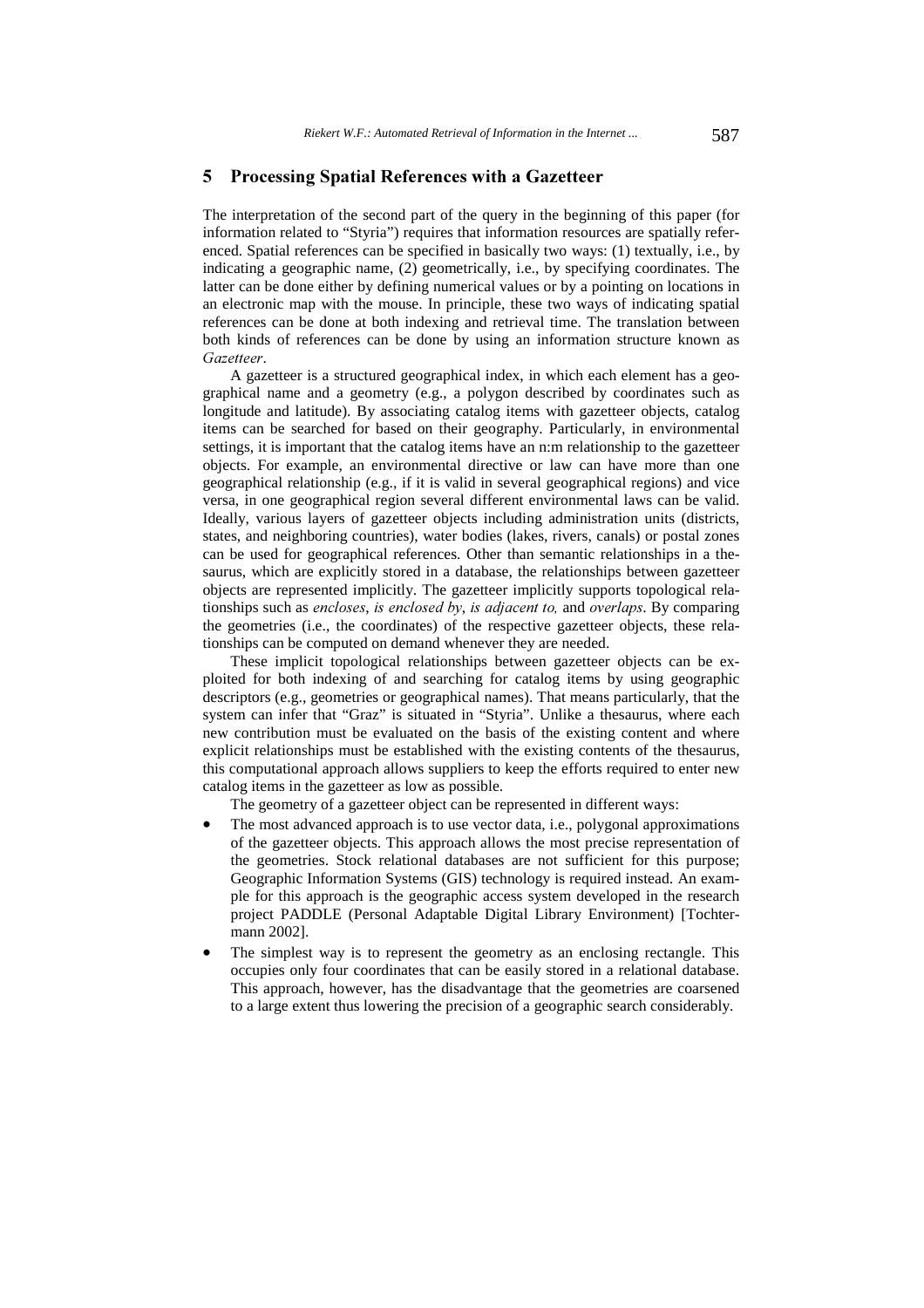

Figure 4: The spatial browser used in the GISU system

A compromise between both approaches had to be found for the GEIN prototype system. On the one hand, it was required to store all data in a commercial off-theshelf database system. On the other hand, the enclosing rectangle approach could not fulfill the precision requirements. Therefore, a grid of rectangular raster cells was chosen as a spatial reference system. In this reference system, the geometry of a gazetteer object is approximated by the smallest collection of raster cells forming a complete coverage of the object. Since the location of a raster cell can be represented by a simple pair of coordinates, a table in a relational database can be used to represent the association of gazetteer objects with their related raster cells. By adjusting the size of the grid, the precision of the geometries could be adapted to the actual requirements. In this case, a grid size of  $3\times3$ km<sup>2</sup> turned out to be the best compromise between precision requirements and database performance.

A practical application of this concept is a gazetteer known as "Geothesaurus" which is being used in the systems GEIN and GISU of the German Federal Environmental Agency [Riekert and Treffler 2000]. Based on this Geothesaurus, a spatial browser has been developed for the GISU system by the German company Ernst Basler + Partner [Fig. 4]. With this browser, it is possible to retrieve information by indicating geographic names or geometries which are completely different from (but topologically equivalent with) the descriptors used at indexing time.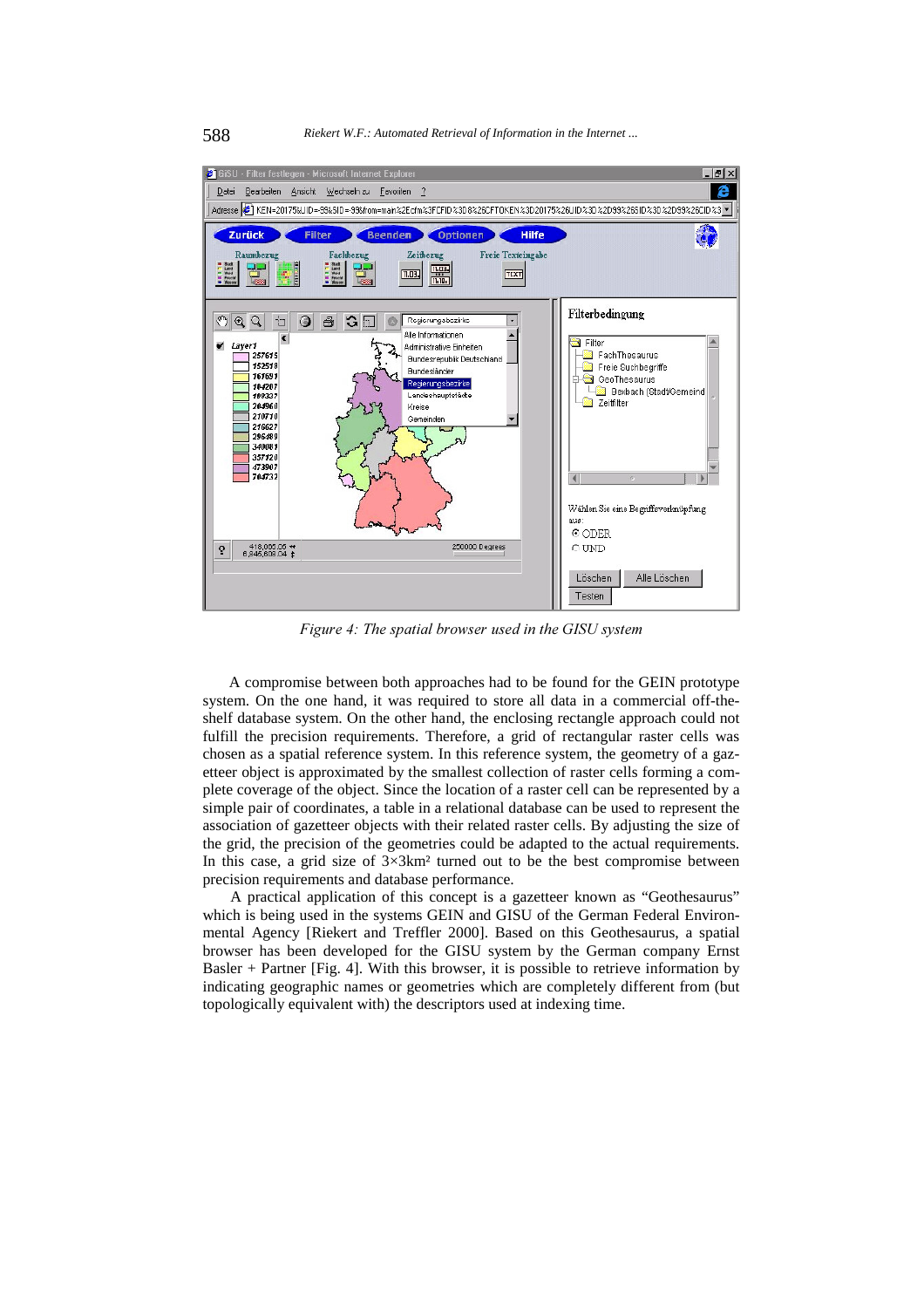## 6 Conclusion and Outlook

The presented examples show that knowledge structures such as thesauri and gazetteers yield considerable advantages for the retrieval of information resources with metainformation systems and search engines. Gazetteers make improved spatial search facilities possible which will be necessary for the development of new, promising services. These services allow users to restrict their queries onto a particular geographic region such as the close neighborhood of their current position. Therefore the techniques described are also useful to support the new location-based services which are offered through an increasing number of mobile communication devices.

In addition, new attractive user interfaces can be built which allow the navigation through thematic references, the automated reformulation and translation of search criteria and the geographic search for information on a digital map.

The cost-efficiency of these solutions is considerably high. Other than the metainformation in digital catalogs and search engines, the information represented in a thesaurus or gazetteer is relatively stable, thus keeping the maintenance work small. In addition, this information is independent of concrete metainformation sets and can therefore be reused for a large number of different metainformation systems and search engines. This is particularly true for the Environmental Thesaurus and the Geothesaurus (gazetteer) of the German Federal Environmental Agency.

Therefore it is worth while investing into the construction of a thesaurus or gazetteer and the appropriate processing techniques and interfaces. New developments, as described in this paper, have a very positive impact on the effective use of the knowledge which is potentially available in the Internet.

## References

[Altavista 2002] Altavista; http://www.altavista.com (2002).

- [Balzer and Nouhuys 1998] Balzer, H. and van Nouhuys, J.: "GISU Geographisches Informationssystem Umwelt im Umweltbundesamt"; In: Riekert, W.-F., Tochtermann, K. (eds.): Proc. Hypermedia im Umweltschutz. Ulm, Germany (1998). Metropolis-Verlag, Marburg (1998).
- [Bandholtz 2000] Bandholtz, T., Bös, R., and Rüther, M.: "The German Environmental Information Network"; in: [Cremers and Greve 2000].
- [Batschi 1994] Batschi, W.D.: "Environmental Thesaurus and Classification of the Umweltbundesamt (German Federal Environmental Agency) Berlin"; in: Stancikova, P., Dahlberg, I. (eds.): Environmental Knowledge Organisation and Information Management; Proceedings, Bratislava, Slovakia (1994). INDEKS Verlag, Frankfurt/Main (1994).
- [Cremers and Greve 2000] Cremers, A.B. and Greve, B. (eds.): "Computer Science for Environmental Protection"; 12th Symposium, Proceedings, Bonn, Germany (2000); Metropolis Verlag, Marburg (2000).
- [Dublin Core 2002] Dublin Core Metadata Initiative; http://purl.oclc.org/dc/ (2002).
- [Riekert et al. 1999] Riekert, W.-F., Fuchs, Ch., and Klingler, G. (1999): "Erschließung von Fachinformationen im Internet mit Hilfe von Thesauri und Gazetteers"; in: Dade, C. and Schulz, B. (eds.): Management von Umweltinformationen in vernetzten Umgebungen; Proceedings, Nürnberg (1999); Metropolis-Verlag, Marburg (1999).
- [Riekert and Treffler 2000] Riekert, W.-F. and Treffler, P.: "Georeferenzierung als Mittel zur Erschließung von Fachinformationen in Internet und Intranet"; in: [Cremers and Greve 2000].